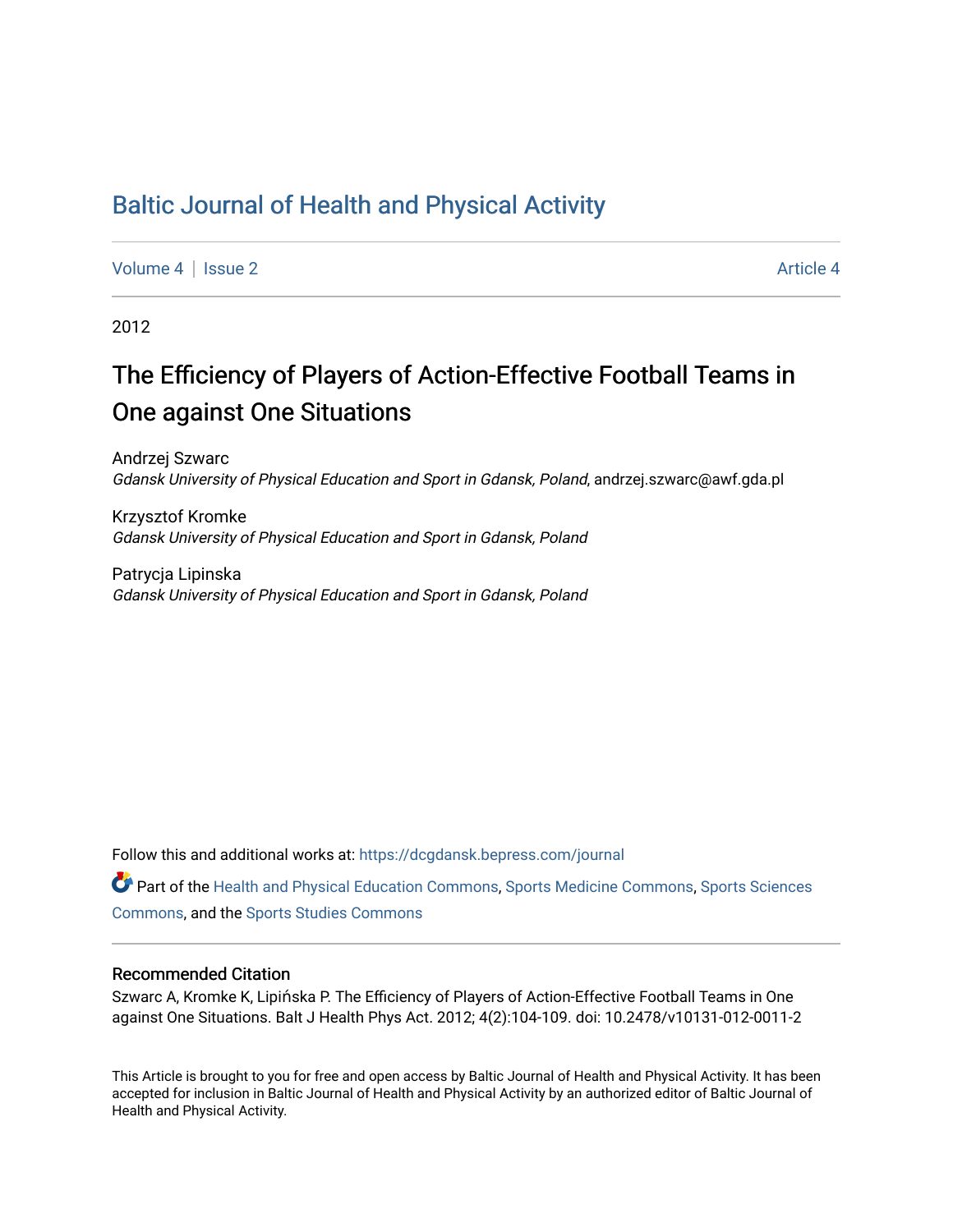DOI: 10.2478/v10131-012-0011-2

|                                                                                                                                 | The Efficiency of Players of Action-Effective<br><b>Football Teams in One against One Situations</b>                                                                                                                                                                                                                                                                                                                     |
|---------------------------------------------------------------------------------------------------------------------------------|--------------------------------------------------------------------------------------------------------------------------------------------------------------------------------------------------------------------------------------------------------------------------------------------------------------------------------------------------------------------------------------------------------------------------|
| <b>Authors' Contribution:</b><br>A - Study Design<br>B - Data Collection<br>C - Statistical Analysis<br>D - Data Interpretation | Andrzej Szwarc <sup>(A, D, E, F)</sup> , Krzysztof Kromke <sup>(B, C, D, E)</sup> ,<br>Patrycja Lipińska <sup>(C, E, F)</sup>                                                                                                                                                                                                                                                                                            |
| E - Manuscript Preparation<br>F - Literature Search<br>G - Funds Collection                                                     | Gdansk University of Physical Education and Sport in Gdansk, Poland                                                                                                                                                                                                                                                                                                                                                      |
|                                                                                                                                 | Key words: football, European Championships, observation, 1x1 play,<br>efficiency of action                                                                                                                                                                                                                                                                                                                              |
|                                                                                                                                 | <b>Abstract</b>                                                                                                                                                                                                                                                                                                                                                                                                          |
| Background:                                                                                                                     | The aim of this study was to identify and compare the efficiency of action-effective<br>football players in one against one situations (1x1).                                                                                                                                                                                                                                                                            |
| <b>Material/Methods:</b>                                                                                                        | The game of winning teams' players was observed in four matches and two semi-final<br>meetings of the European Championships tournament in 2004 and 2008. Visual<br>recording was monitored using a freeze-frame function and data about the players'<br>game were recorded on observation sheet by Szwarc. The activity, effectiveness and<br>reliability of individual offensive and defensive actions were estimated. |
|                                                                                                                                 | <b>Results:</b> It was found that on average players of the best teams in Europe participated in 216                                                                                                                                                                                                                                                                                                                     |
|                                                                                                                                 | 1x1 battles (from 184 to 273) in one game, with an average reliability of 52%.<br><b>Conclusions:</b> Furthermore, it was proved that players-champions engaged equally often and with<br>the same effectiveness in both individual defensive measures and offensive actions.                                                                                                                                            |
| Word count: 2,204<br>Tables: 4<br>Figures: 1<br>References: 12                                                                  | <b>Received: March 2012</b><br>Accepted: May 2012<br><b>Published: June 2012</b>                                                                                                                                                                                                                                                                                                                                         |

#### **Corresponding author:**

Prof. nadzw. dr hab. Andrzej Szwarc

Gdansk University of Physical Education and Sport, Chair of Sports Games and Martial Arts , 80-336 Gdańsk, Poland, ul. K. Górskiego 1 Phone: +4858 554-71-88, e-mail: szwrc@awf.gda.pl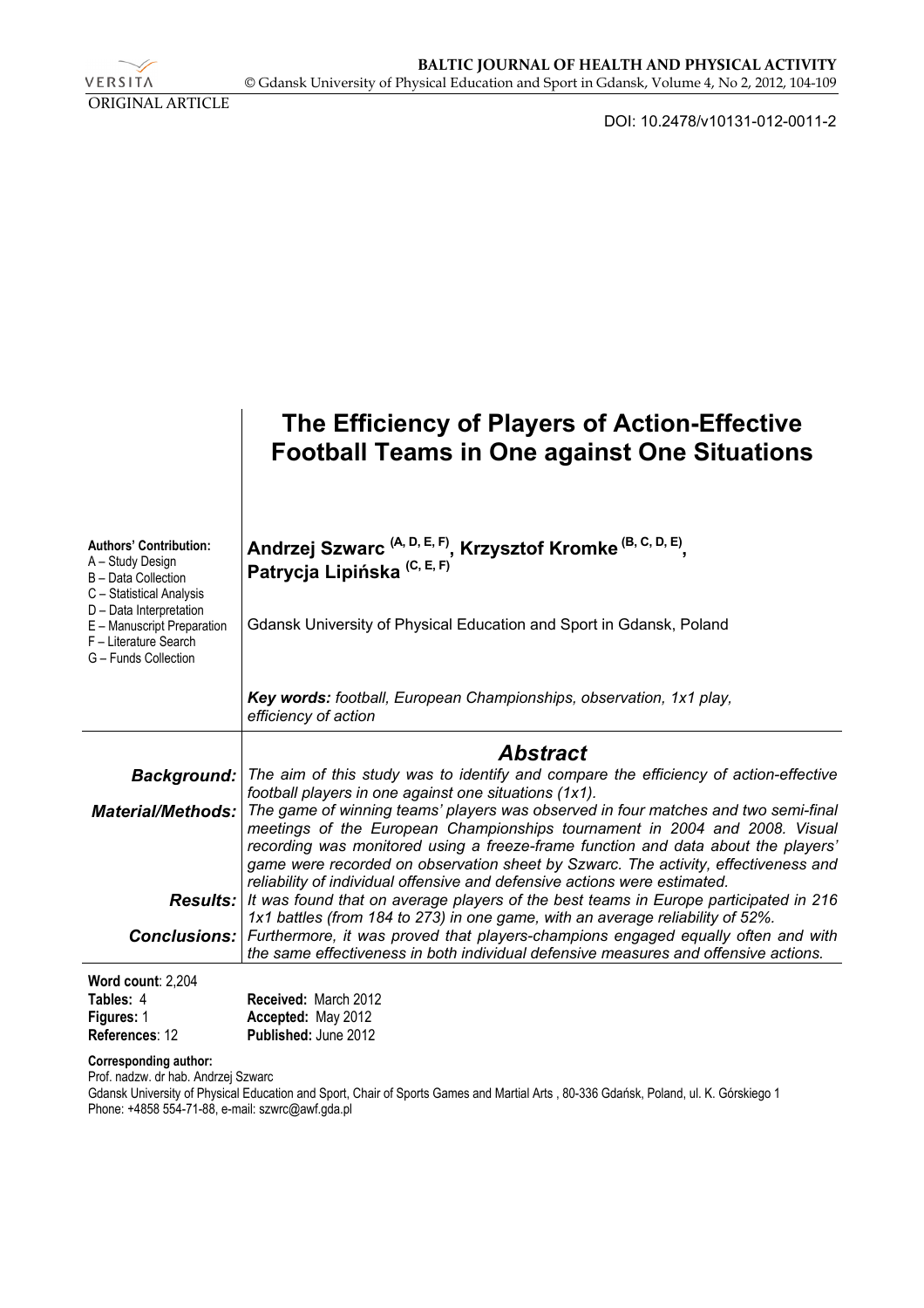#### **Introduction**

The efficiency of action<sup>1</sup> in a game is a basic criterion of a player's usefulness for the team. A player is better if in an increasingly challenging environment of competition he effectively achieves the stated objectives of the game. A conscious participant of a team sports game realizes its intentions primarily through action. Player's actions depend on each other to a different extent. Sports praxeology distinguishes between individual actions, relatively dependent on partners' actions, and group activities – cooperation, absolutely dependent on teammates' activities [cf. 1]. Individual player's actions form the basis for the team's success. They define the athlete's perfection, determine the level of his skills in the game and the effective implementation of group tasks [cf. 2].

As a one against one game (1x1 game) Szwarc [2] defines those of an individual player's actions that are performed with the ball against one opponent or the actions of one player who is not holding the ball against the opponent with the ball in situations of relative independence from partners (partners directly do not affect the objectives of the game). In attacking one against one game is the totality of reactions and actions of the player holding the ball taken against one opponent in order to gain a point (goal) or create situations to score it or in an attempt to control the field and / or maintenance of the ball. Player's activities and actions against a player with the ball in order to intercept the ball, terminate his activities or hinder the movement of the ball is a game one against one in defending. The results of actions in one against one situations should be assessed positively or negatively in the aspect of the objectives of the game both in attacking and in defending. By contrast, activities in unexpected situations in fighting for no one's ball should always be viewed positively, regardless of the achieved results. A player's willingness and activity in the battles for no one's ball (after all without an expression of awareness of the choice of objectives and methods of operation) are in fact values in themselves, as they reinforce the synergistic effects of action of the whole team. An identification of the efficiency of the game performance in one against one situations enables gaining knowledge about the regularities ruling it and allows improving activities of the participating athletes. Thus creating so-called models illustrating players' efficiency of action becomes possible.

Praxeological models of sports games include in particular: tabular models, mathematical indicators, graphics models (board or computer) and the simplified real models (small games, parts of games, selecting and tasking games). Simple mathematical models contain core indicators – performance and reliability as well as supporting indicators – activity of operation, activity, movement and loading playing field sectors [1].

The aim of this study is to present tabular simplified models mapping the one against one game in football based on objective observation games of players representing the highest level of playing skills.

The following research questions were formulated:

- 1. What is the efficiency of offensive and defensive actions in situations of game one against one of the players of teams with the highest skills of games?
- 2. What is the players' activity of performance in situations of fighting for no one's ball?
- 3. What are the differences in the activity and the effectiveness of action in one against one game situations between players of effective sports teams – finalists in the European Championships in 2004 and 2008?

 $\overline{\phantom{0}}$  1  $1$  The efficiency of action (activity) is defined as the general values of practical action in the game, including primarily: activity (number of actions taken by the player in the game), efficiency (number of positive action for the objectives the game) and reliability (ratio of effective and efficient actions to the number of all activities performed in the match). Additional values of efficient operation of the game are rationality, valuable and economy.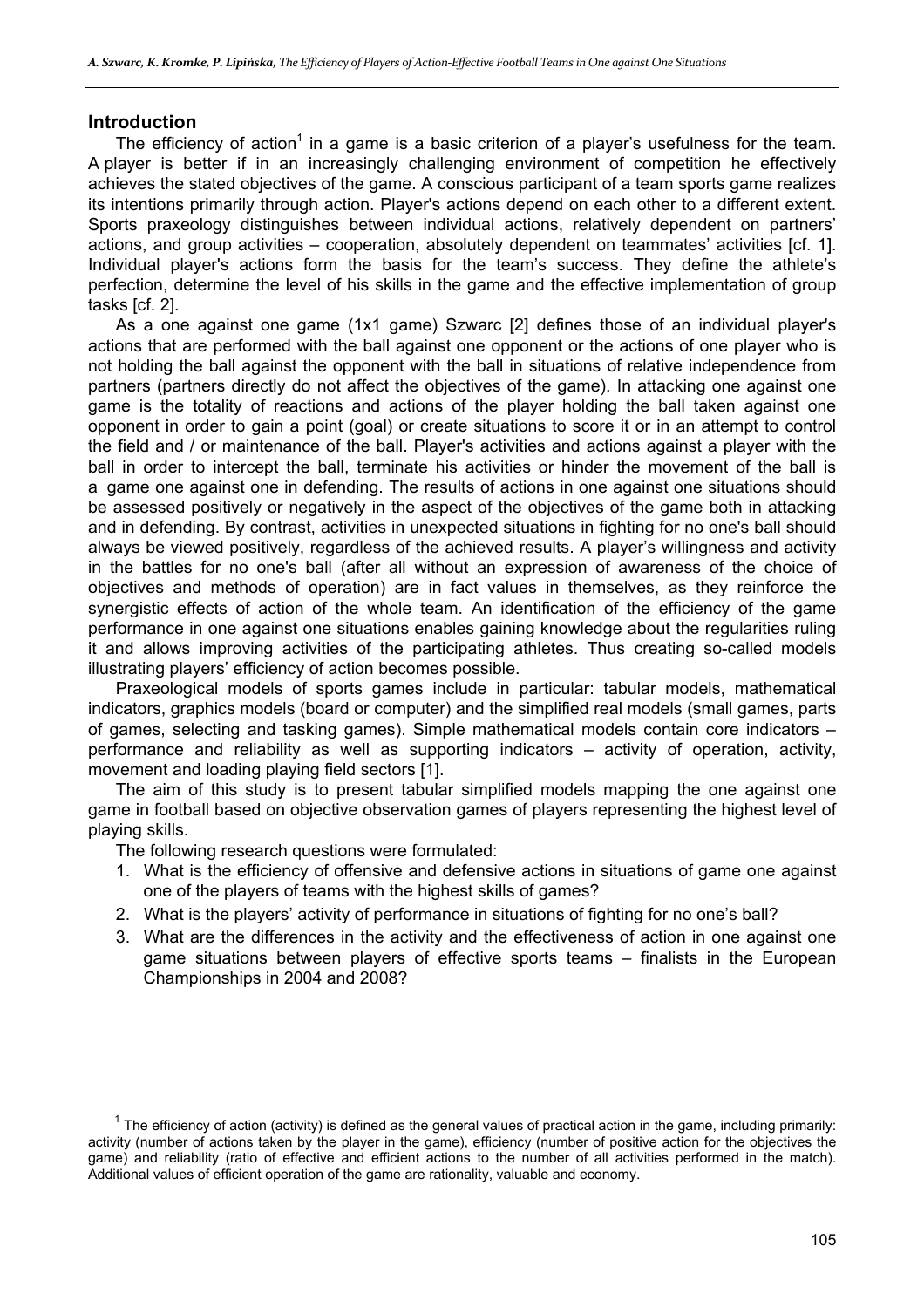# **Material and Method**

A method of observation was applied in the research. Six matches played at the final tournaments of World and European Championships in the years 2008 and 2010 were used for analysis (Table 1). Game of players from teams winning in the semi-final and final matches of both tournaments were observed. The data about the game was recorded on a special observation sheet, previously validated as regards the reliability and accuracy. The data were obtained by replaying video recordings and using the freeze-frame function. The way and effect of a competitor's performance in the game situation one against one were noted with application of criteria proposed by Szwarc [2]. The activity in fights for no one's ball has always been assessed positively assuming that action in these situations is the benefit *per se* for the team due to the synergistic effect of strengthening collective action. No activities of the goalkeeper were registered in one against one situation within their penalty area.

| No             | Phase of the<br>tournament | Match                       | Result of the meeting<br>(halftime score) |
|----------------|----------------------------|-----------------------------|-------------------------------------------|
| $\mathbf{1}$ . | semi-final                 | Portugal - the Netherlands  | 2:1(1:0)                                  |
| 2.             | semi-final                 | Greece - the Czech Republic | 0:0 (0:0) pd** 1:0                        |
| 3.             | final                      | Greece - Portugal           | 1:0(0:0)                                  |
| 4.             | semi-final                 | Germany - Turkey            | 3:2(1:1)                                  |
| 5.             | semi-final                 | Spain - Russia              | 3:0(0:0)                                  |
| 6.             | final                      | Spain - Germany             | 1:0(1:0)                                  |

Tab.1. The list of matches in which the game of players of winning teams were analyzed

*\*positions 1-3 Euro 2004 matches; positions 4-6 Euro 2008 matches \*\* p.d. – after extra-time* 

# **Results**

From the information included in Table 2 it appears that the players of teams with the highest skills of games fought a total 1,294 battles in one against one games situations (on average 216 battles in a meeting with 52% reliability). Players of the Portuguese team showed the highest activity of operation in one against one situations in the match against the Netherlands, but with the lowest reliability of their activities (46%), and Spanish players showed the lowest activity in the match against Germany. The highest reliability of activity in one against one situation was revealed by the players of Spain in a match against Russia (59%).

Tab. 2. The efficiency of action in one against one situations for winning teams in the regular time of play

| Values of action<br>Match   | Activity | <b>Effectiveness</b> | Reliability |
|-----------------------------|----------|----------------------|-------------|
| Portugal - the Netherlands  | 248      | 114                  | 0.46        |
| Greece - the Czech Republic | 231      | 121                  | 0.52        |
| Greece - Portugal           | 222      | 114                  | 0.51        |
| Germany - Turkey            | 202      | 111                  | 0.54        |
| Spain - Russia              | 205      | 120                  | 0.59        |
| Spain - Germany             | 184      | 93                   | 0.51        |
| In total                    | 1,294    | 673                  | 0.52        |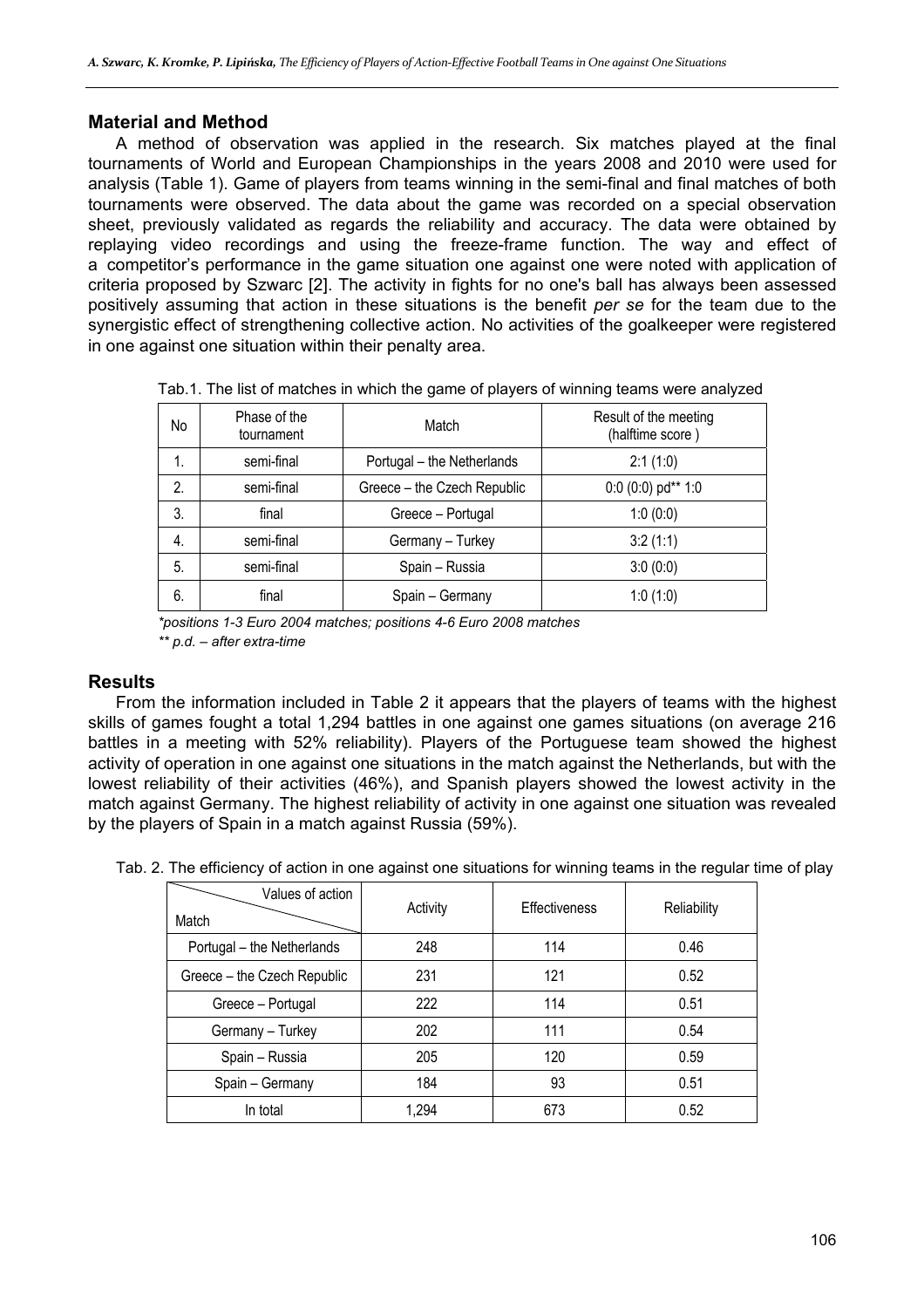The detailed results included in Tab. 3 show that the players of the observed teams used 561 duels in the defensive and 530 offensive individual battles. Moreover, 180 head duels were completed (92 in attack, 88 in defense), and 23 times there were fights for no one's ball. On average, in the observed matches 88 individual battles for the ball were undertaken in attack, and 93 fights in defense. The highest reliability (73%) was achieved in defensive head duels in Euro 2008 matches, and the lowest one (36%) in offensive head fights in tournament matches in 2004. In total, players showed a higher reliability in defense than in attack (59% and 46% respectively).

| Values of action<br>Type of action | Activity* |     | Effectiveness* | Reliability* |      | Average number<br>of actions in a<br>match * |       |      |
|------------------------------------|-----------|-----|----------------|--------------|------|----------------------------------------------|-------|------|
| offensive                          | 256       | 274 | 121            | 160          | 0.47 | 0.58                                         | 85.3  | 91.3 |
| head offensive                     | 67        | 25  | 24             | 11           | 0.36 | 0.44                                         | 22.3  | 8.3  |
| defensive                          | 310       | 251 | 157            | 117          | 0.51 | 0.47                                         | 103.3 | 83.6 |
| head defensive                     | 62        | 26  | 41             | 19           | 0.66 | 0.73                                         | 20.6  | 8.6  |
| fights for no one's ball           | 6         | 17  | 6              | 17           | 1.00 | 1.00                                         | 2.0   | 5.6  |

Tab. 3. The efficiency of different types of actions of players` winning teams in one against one situations in the European Championship matches in 2004 and 2008

*\* values in the left column refer to Euro 2004 matches and in the right column – to Euro 2008 matches* 

Comparing the activity and effectiveness in one against one game situations between the actions implemented by the tested players in matches of Euro 2004 and 2008 (Table 4), it follows that players participating in the European Championship final tournament in 2004 had a significantly higher activity of action in comparison to the examined finalists of the 2008 Championships (p <0.05). Yet there were no statistically significant differences in effectiveness between the examined players participating in both tournaments.

Tab. 4.Test of differences between the two mean values for the activity and effectiveness in 1x1 situation games performed in the European Championship matches in 2004 and 2008

| Values of efficiency of action<br>Statistical indicators | Activity* |        | Effectiveness* |        |  |
|----------------------------------------------------------|-----------|--------|----------------|--------|--|
| Number of actions                                        | 701       | 593    | 349            | 324    |  |
| Average                                                  | 233.66    | 197.66 | 116.33         | 108.00 |  |
| Standard deviation                                       | 13.20     | 11.85  | 4.04           | 13.75  |  |
| Level of significance                                    | 0.0123    |        | 0.1855         |        |  |

*\* values in the left column refer to Euro 2004 matches and in the right column – to Euro 2008 matches* 

In turn, an illustration of the results of the types of performed actions shows (Figure 1) that the participants of the Euro 2004 tournament applied offensive and defensive head duels more often than respondents from the tournament in 2008 (respectively 10%, 9% and 4%, 5% of all the implemented actions), and less often one against one play in attack (36% and 46% respectively). The activity of action in one against one gamesituations in defense was similar in the examined players participating in both tournaments finals. Participants of the finals matches in 2008 also showed higher activity in duels for no one's ball in comparison to the observed players in Euro 2004 (on average 6 and 2 fights in one game respectively).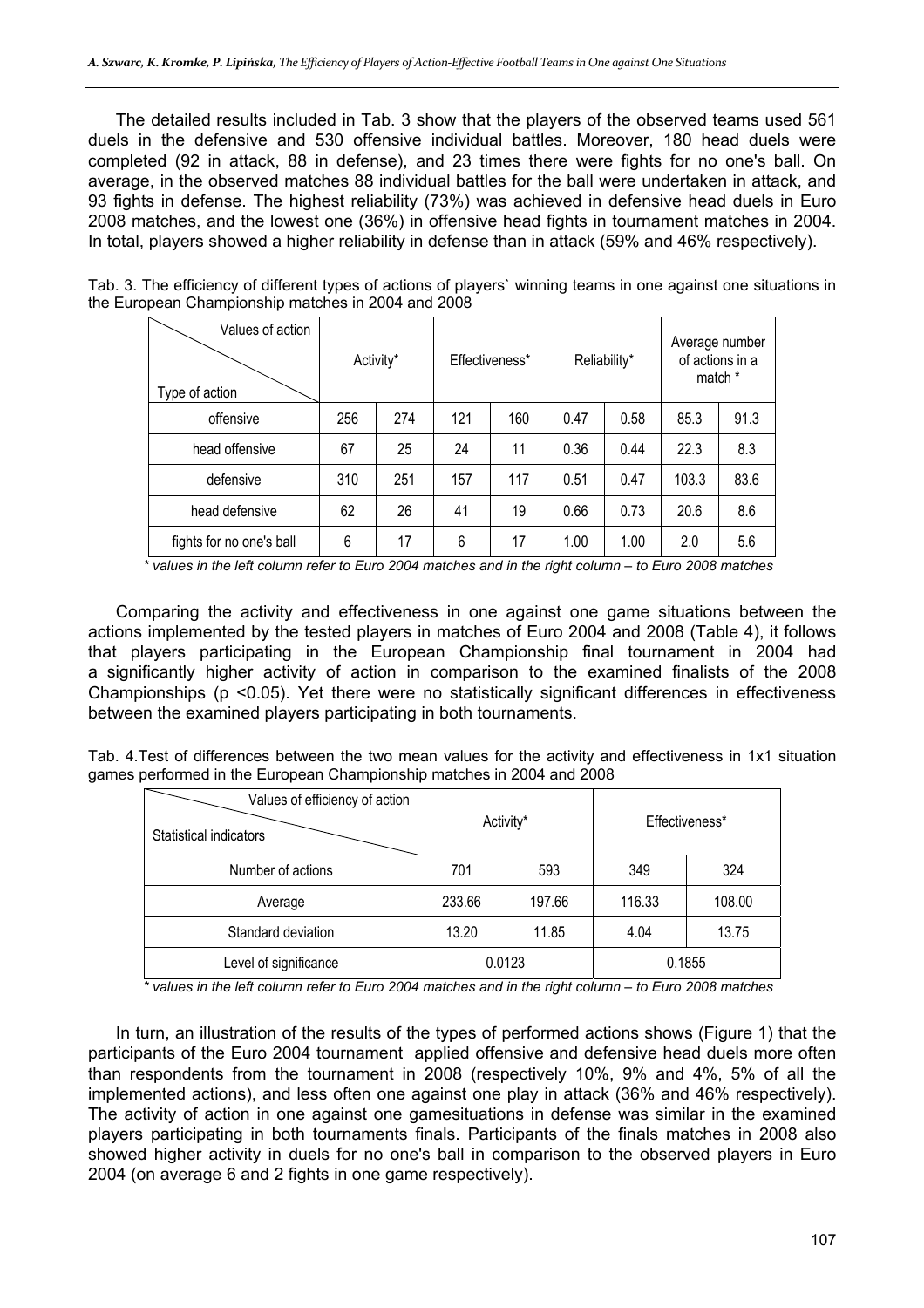

Fig. 1. The percentage of individual types of action performed by the players in one against one situations in matches of Euro 2004 and 2008

#### **Discussion**

It was found that the activity and effectiveness of the examined players in one against one situations (an average of 216 duels in one meeting with 52% reliability, 59% in defending and 46% in attacking) confirmed previous reports by other researchers. For example, Szwarc [3] obtained very similar results of observations.

On the basis of studies of the Champions League and the Polish League it was proved that on average players perform 215 one against one situations in one match and they are also more effective in defense than in attack (63% and 50% respectively). The research by Schäfer [4] showed that in the 13 meetings of the European Championship tournament in 1992, players took an average of 218 duels in one match with the total reliability of 52% (the same as in our study). Loy [5] proved that the participants of the World Cup in 1994 performed an average of 205 actions in one against one situations in one game and players of the World Cup team – Brazilians achieved 53% reliability (63% in defense and 35% in attack). Our study also proved that players of teams with the highest skills of the game show a higher reliability in defensive actions than in attack (59% and 46% respectively).

Our findings also correspond with reports by Gerisch and Reichelt [6], Bauer [7], Loya [8] and Stoles [9], Szwarc [10], Szwarc and Kromke [11] who, on the basis of their own research, concluded that players of masterclasses teams considered as masters perform from 200 to 250 battles in one against one situations in a match with a total reliability of over 50% and they are significantly more effective in defensive duels than in attack while the battle for no one's ball happens occasionally; on average players perform it from a few to several times in a match [cf.11, 12].

On the other hand, observations of Loya [8] and Szwarc [10], who argued that the number of individual actions performed on average in one match increases in subsequent meetings of the World Cup, were not confirmed in this study. It was found that analyzed players of 2004 World Cup demonstrated a higher, statistically significantly different activity of actionin one against one game situations in comparison with analyzed players 2008 World Cup. It is difficult to clearly interpret this fact.One can assume that itfollows from differences presented in the game by analyzing teams, especially team of Spain.Additionally, research on the efficiency of actions in one against one situations of Spanish players – World Champions in 2010 – did not confirm conclusions of a higher reliability of defensive actions in comparison to offensive ones found by most researchers. The players of Spain showed 60% reliability of individual offensive actions and only 50% reliability of defensive actions and the number of duels taken by them does not differ from the standard indicators